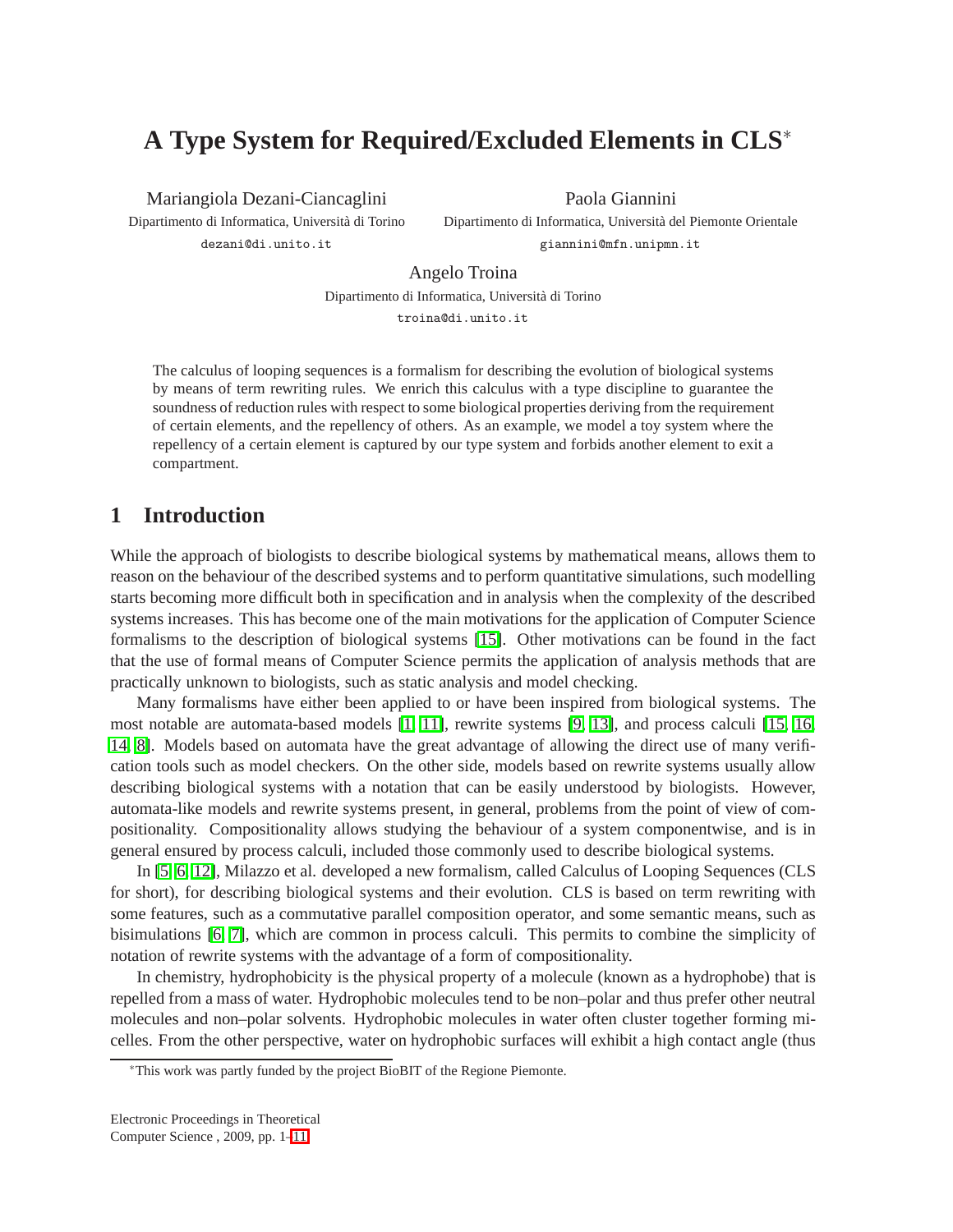causing, for example, the familiar dew drops on a hydrophobic leaf surface). Examples of hydrophobic molecules include the alkanes, oils, fats, and greasy substances in general. Hydrophobic materials are used for oil removal from water, the management of oil spills, and chemical separation processes to remove non-polar from polar compounds. Hydrophobicity is just an example of repellency in Biochemistry. Other well known examples may be found on the behaviour of anions and cations, or at a different level of abstraction, in the behaviour of the rh antigen for the different blood types.

As a counterpart, there may be elements, in nature, which always require the presence of other elements (it is difficult to find a lonely atom of oxygen, they always appear in the pair  $O_2$ ).

In this paper we bring these aspects at their maximum limit, and, by abstracting away all the phenomena which give rise/arise to/from repellency (and its counterpart), we assume that for each kind of element of our reality we are able to fix a set of elements which are required by the element for its existence and a set of elements whose presence is forbidden by the element.

Thus, we enrich CLS with a type discipline which allows to guarantee the soundness of reduction rules with respect to some relevant properties of biological systems deriving from the required and excluded kinds of elements. The key technical tool we use is to associate to each reduction rule the minimal set of conditions an instantiation must satisfy in order to assure that applying this rule to a "correct" system we get a "correct" system as well.

To the best of our knowledge [\[3,](#page-10-13) [2\]](#page-10-14) are the only papers which study type disciplines for CLS. We generalise the proposal in [\[2\]](#page-10-14) by focusing on the type disciplines for Present/Required/Excluded elements.

## **2 The Calculus of Looping Sequences**

In this section we recall the Calculus of Looping Sequences (CLS). CLS is essentially based on term rewriting, hence a CLS model consists of a term and a set of rewrite rules. The term is intended to represent the structure of the modelled system, and the rewrite rules to represent the events that may cause the system to evolve.

We start with defining the syntax of terms. We assume a possibly infinite alphabet  $\mathscr E$  of symbols ranged over by  $a, b, c, \ldots$ .

**Definition 2.1 (Terms)** Terms *T and* sequences *S of CLS are given by the following grammar:*

|  | $T$ ::= $S$ $(S)^L$ $T$ $T$ $T$ |                                         |  |
|--|---------------------------------|-----------------------------------------|--|
|  |                                 | $S$ ::= $\varepsilon$   a   $S \cdot S$ |  |

*where a is a generic element of*  $\mathscr E$ , and  $\varepsilon$  *represents the empty sequence. We denote with*  $\mathscr T$  *the infinite set of terms, and with*  $S$  *the infinite set of sequences.* 

In CLS we have a sequencing operator  $\lrcorner$   $\lrcorner$ , a looping operator  $\lrcorner$ <sup>L</sup>, a parallel composition operator  $\Box$  and a containment operator  $\Box$ . Sequencing can be used to concatenate elements of the alphabet  $\mathscr E$ . The empty sequence  $\varepsilon$  denotes the concatenation of zero symbols. A term can be either a sequence or a looping sequence (that is the application of the looping operator to a sequence) containing another term, or the parallel composition of two terms. By definition, looping and containment are always applied together, hence we can consider them as a single binary operator  $(\_)^L$  | \_ which applies to one sequence and one term.

The biological interpretation of the operators is the following: the main entities which occur in cells are DNA and RNA strands, proteins, membranes, and other macro–molecules. DNA strands (and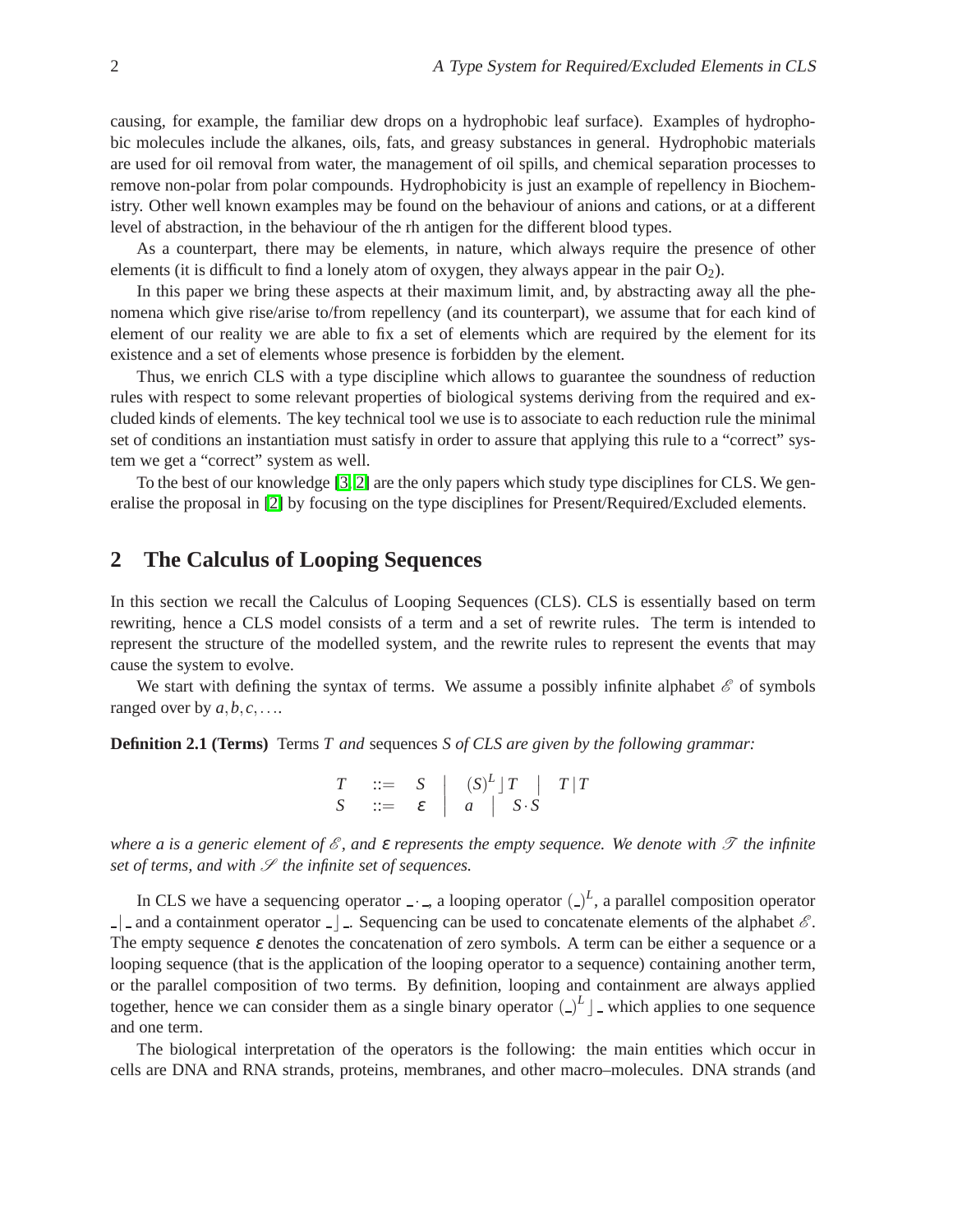

<span id="page-2-0"></span>Figure 1: (i) represents  $(a \cdot b \cdot c)^L$ ; (ii) represents  $(a \cdot b \cdot c)^L \cdot (d \cdot e)^L$ (iii) represents  $(a \cdot b \cdot c)^L$   $((d \cdot e)^L$   $|f \cdot g)$ .

similarly RNA strands) are sequences of nucleic acids, but they can be seen also at a higher level of abstraction as sequences of genes. Proteins are sequence of amino acids which usually have a very complex three–dimensional structure. In a protein there are usually (relatively) few subsequences, called domains, which actually are able to interact with other entities by means of chemical reactions. CLS sequences can model DNA/RNA strands and proteins by describing each gene or each domain with a symbol of the alphabet. Membranes are closed surfaces, often interspersed with proteins, which may contain something. A closed surface can be modelled by a looping sequence. The elements (or the subsequences) of the looping sequence may represent the proteins on the membrane, and by the containment operator it is possible to specify the content of the membrane. Other macro–molecules can be modelled as single alphabet symbols, or as short sequences. Finally, juxtaposition of entities can be described by the parallel composition of their representations.

Brackets can be used to indicate the order of application of the operators, and we assume  $\left(\frac{1}{n}\right)^L$  to have precedence over  $\Box$ . In Figure [1](#page-2-0) we show some examples of CLS terms and their visual representation, using  $(S)^L$  as a short-cut for  $(S)^L \rvert \varepsilon$ .

In CLS we may have syntactically different terms representing the same structure. We introduce a structural congruence relation to identify such terms.

**Definition 2.2 (Structural Congruence)** *The structural congruence relations*  $\equiv_S$  *and*  $\equiv_T$  *are the least congruence relations on sequences and on terms, respectively, satisfying the following rules:*

$$
S_1 \cdot (S_2 \cdot S_3) \equiv_S (S_1 \cdot S_2) \cdot S_3 \qquad S \cdot \varepsilon \equiv_S \varepsilon \cdot S \equiv_S S
$$
  
\n
$$
S_1 \equiv_S S_2 \text{ implies } S_1 \equiv_T S_2 \text{ and } (S_1)^L \mid T \equiv_T (S_2)^L \mid T
$$
  
\n
$$
T_1 \mid T_2 \equiv_T T_2 \mid T_1 \qquad T_1 \mid (T_2 \mid T_3) \equiv_T (T_1 \mid T_2) \mid T_3 \qquad T \mid \varepsilon \equiv_T T
$$
  
\n
$$
(\varepsilon)^L \mid \varepsilon \equiv_T \varepsilon \qquad (S_1 \cdot S_2)^L \mid T \equiv_T (S_2 \cdot S_1)^L \mid T
$$

Rules of the structural congruence state the associativity of  $\cdot$  and  $\vert$ , the commutativity of the latter and the neutral role of  $\varepsilon$ . Moreover, axiom  $(S_1 \cdot S_2)^L \mid T \equiv_T (S_2 \cdot S_1)^L \mid T$  says that looping sequences can rotate. In the following, for simplicity, we will use  $\equiv$  in place of  $\equiv_T$ .

Rewrite rules will be defined essentially as pairs of terms, with the first term describing the portion of the system in which the event modelled by the rule may occur, and the second term describing how that portion of the system changes when the event occurs. In the terms of a rewrite rule we allow the use of variables. As a consequence, a rule will be applicable to all terms which can be obtained by properly instantiating its variables. Variables can be of three kinds: two of these are associated with the two different syntactic categories of terms and sequences, and one is associated with single alphabet elements. We assume a set of term variables  $\mathcal{TV}$  ranged over by  $X, Y, Z, \ldots$ , a set of sequence variables  $\mathscr{S}\mathscr{V}$  ranged over by  $\widetilde{x}, \widetilde{y}, \widetilde{z}, \ldots$ , and a set of element variables  $\mathscr{X}$  ranged over by  $x, y, z, \ldots$ . All these sets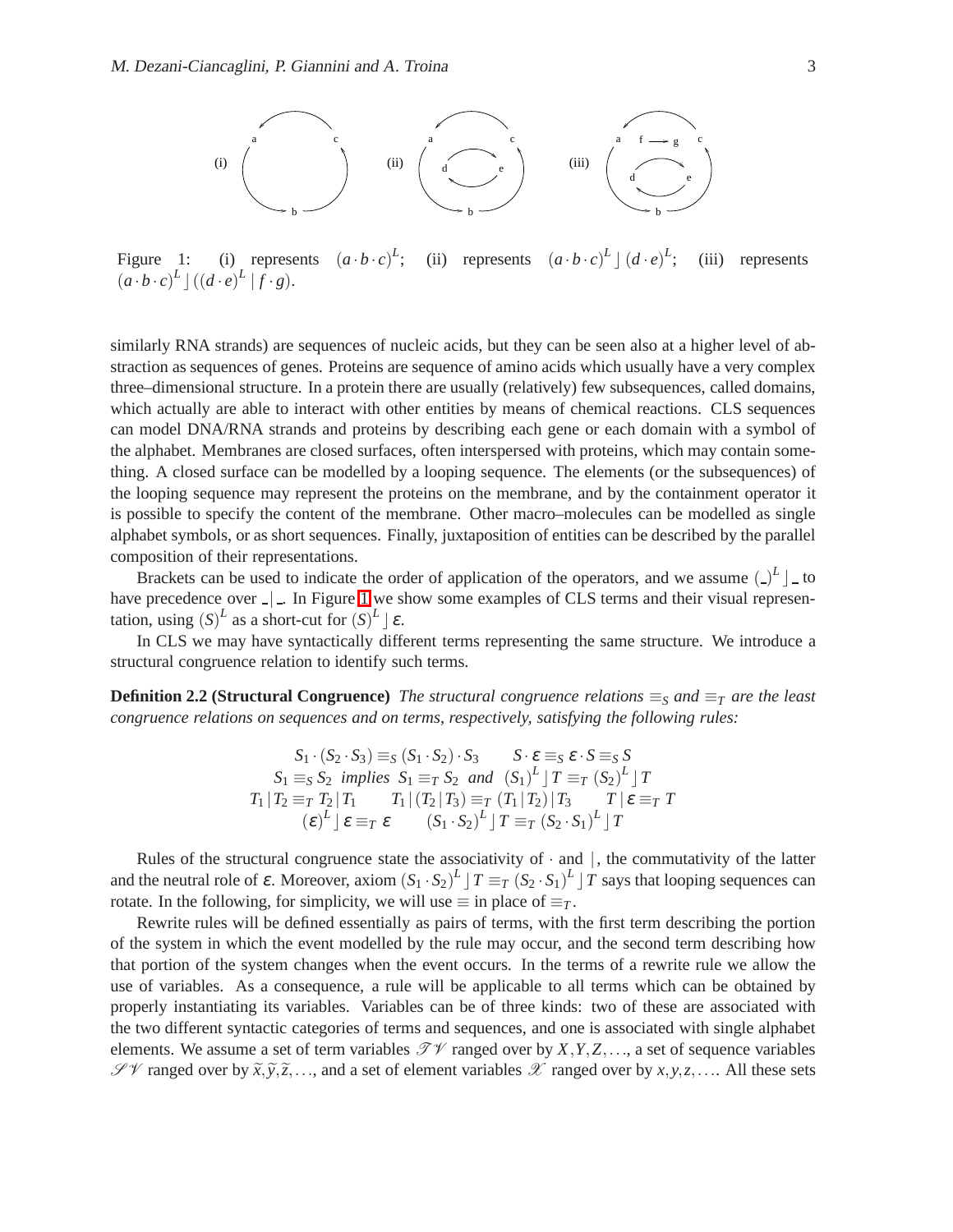are possibly infinite and pairwise disjoint. We denote by  $\mathcal V$  the set of all variables,  $\mathcal V = \mathcal{TV} \cup \mathcal{PV} \cup \mathcal{X}$ , and with  $\rho$  a generic variable of  $\mathcal V$ . Hence, a pattern is a term that may include variables.

**Definition 2.3 (Patterns)** Patterns *P and* sequence patterns *SP of CLS are given by the following grammar:*

$$
\begin{array}{ccc}\nP & ::= & SP & | & (SP)^L \mid P & | & P \mid P \\
SP & ::= & \varepsilon & | & a & | & SP \cdot SP & | & \tilde{x} \\
\end{array}
$$

*where a is a generic element of*  $\mathscr{E}$ *, and X,*  $\widetilde{x}$  *and x are generic elements of*  $\mathscr{TV}$ *,*  $\mathscr{PV}$  *and X, respectively. We denote with*  $\mathcal P$  *the infinite set of patterns.* 

We assume the structural congruence relation to be trivially extended to patterns. An *instantiation* is a partial function  $\sigma : \mathcal{V} \to \mathcal{F}$ . An instantiation must preserve the kind of variables, thus for  $X \in \mathcal{TV}, \tilde{x} \in \mathcal{F}$  $\mathscr{S}$   $\mathscr{V}$  and  $x \in \mathscr{X}$  we have  $\sigma(X) \in \mathscr{T}, \sigma(\tilde{x}) \in \mathscr{S}$  and  $\sigma(x) \in \mathscr{E}$ , respectively. Given  $P \in \mathscr{P}$ , with  $P\sigma$  we denote the term obtained by replacing each occurrence of each variable  $\rho \in \mathcal{V}$  appearing in *P* with the corresponding term  $\sigma(\rho)$ . With  $\Sigma$  we denote the set of all the possible instantiations and, given  $P \in \mathcal{P}$ , with *Var*(*P*) we denote the set of variables appearing in *P*. Now we define rewrite rules.

**Definition 2.4 (Rewrite Rules)** *A rewrite rule is a pair of patterns*  $(P_1, P_2)$ *, denoted with*  $P_1 \rightarrow P_2$ *, where*  $P_1, P_2 \in \mathcal{P}, P_1 \not\equiv \varepsilon$  *and such that*  $Var(P_2) \subseteq Var(P_1)$ *.* 

A rewrite rule  $P_1 \mapsto P_2$  states that a term  $P_1 \sigma$ , obtained by instantiating variables in  $P_1$  by some instantiation function  $\sigma$ , can be transformed into the term  $P_2\sigma$ . We define the semantics of CLS as a transition system, in which states correspond to terms, and transitions correspond to rule applications.

We define the semantics of CLS by resorting to the notion of contexts.

**Definition 2.5 (Contexts)** Contexts *C are defined as:*

 $C ::= \Box$  |  $C|T$  |  $T|C$  |  $(S)^L$ ]  $C$ 

*where*  $T \in \mathcal{T}$  *and*  $S \in \mathcal{S}$ *. The context*  $\Box$  *is called the empty context. We denote with*  $\mathcal{C}$  *the infinite set of contexts.*

By definition, every context contains a single hole  $\Box$ . Let us assume  $C, C' \in \mathscr{C}$ . With  $C[T]$  we denote the term obtained by replacing  $\Box$  with *T* in *C*; with *C*[*C*<sup>'</sup>] we denote context composition, whose result is the context obtained by replacing  $\Box$  with  $C'$  in  $C$ . The structural equivalence is extended to contexts in the natural way (i.e. by considering  $\Box$  as a new and unique symbol of the alphabet  $\mathscr{E}$ ).

Rewrite rules can be applied to terms only if they occur in a legal context. Note that the general form of rewrite rules does not permit to have sequences as contexts. A rewrite rule introducing a parallel composition on the right hand side (as  $a \mapsto b/c$ ) applied to an element of a sequence (e.g.,  $m \cdot a \cdot m$ ) would result into a syntactically incorrect term (in this case  $m \cdot (b|c) \cdot m$ ). To modify a sequence, a pattern representing the whole sequence must appear in the rule. For example, rule  $a \cdot \tilde{x} \mapsto a | \tilde{x}$  can be applied to any sequence starting with element *a*, and, hence, the term  $a \cdot b$  can be rewritten as  $a \mid b$ , and the term  $a \cdot b \cdot c$  can be rewritten as  $a \mid b \cdot c$ .

The semantics of CLS is defined as follows.

**Definition 2.6 (Semantics)** *Given a finite set of rewrite rules*  $\mathcal{R}$ *, the* semantics *of CLS* is the least rela*tion closed with respect to*  $\equiv$  *and satisfying the following rule:* 

$$
\frac{P_1 \mapsto P_2 \in \mathcal{R} \quad P_1 \sigma \not\equiv \varepsilon \quad \sigma \in \Sigma \quad C \in \mathcal{C}}{C[P_1 \sigma] \rightarrow C[P_2 \sigma]}
$$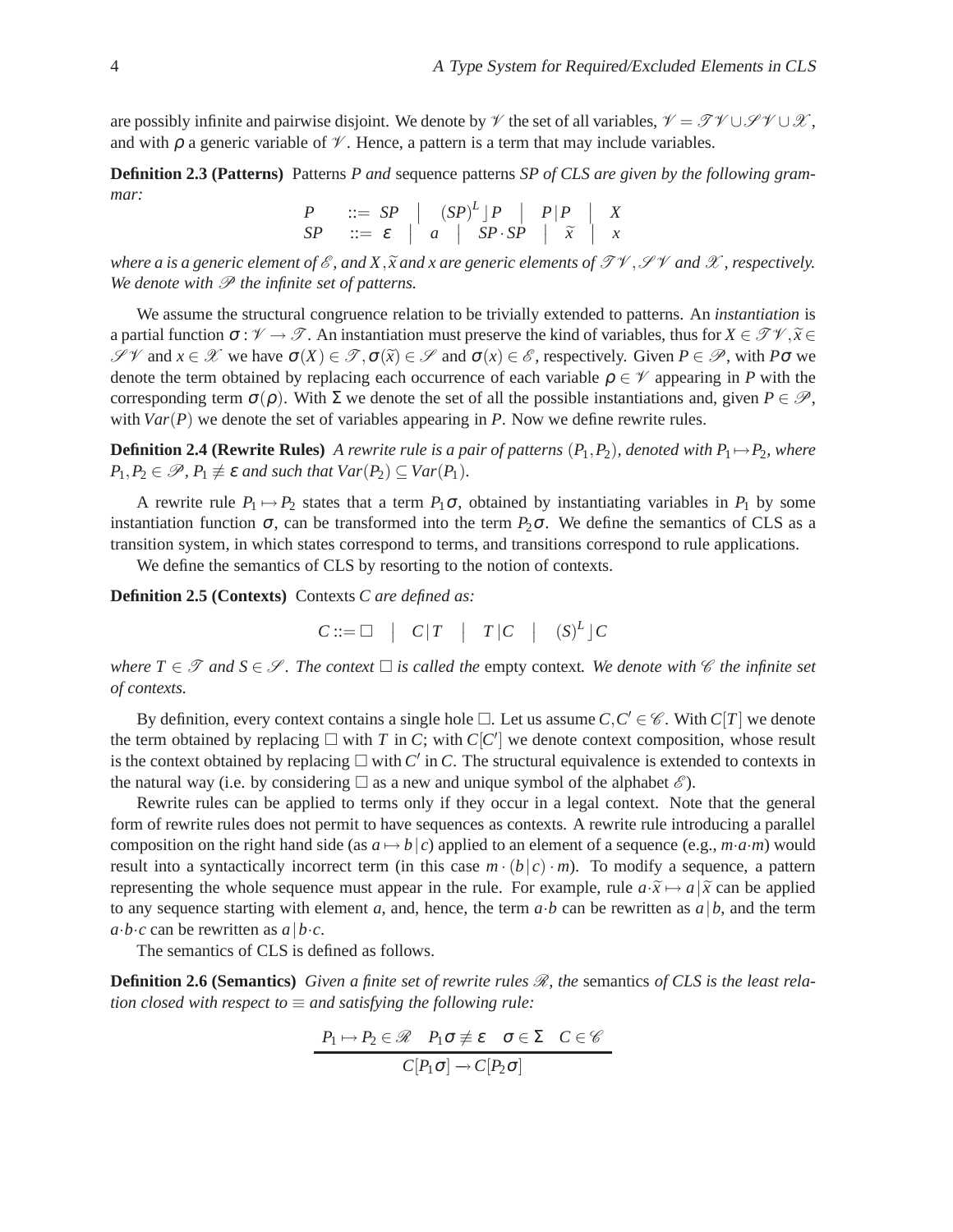As usual we denote with  $\rightarrow^*$  the reflexive and transitive closure of  $\rightarrow$ .

Given a set of rewrite rules  $\mathscr R$ , the behaviour of a term *T* is the tree of terms to which *T* may reduce. Thus, a *model* in CLS is given by a term describing the initial state of the system and by a set of rewrite rules describing all the events that may occur.

# **3 A Type Discipline for Required and Excluded Elements**

We classify elements in  $\mathscr E$  with *basic types*. Intuitively, given a molecule represented by an element in  $\mathscr E$ , we associate to it a type t which specifies the kind of the molecule. We assume a fixed typing  $\Gamma$  for the elements in  $\mathscr{E}$ .

For each basic type t we assume to have a pair of sets of types  $(R_t, E_t)$ , where  $t \notin R_t \cup E_t$  and  $R_t \cap E_t = \emptyset$ , saying that the presence of elements of type t requires the presence of elements whose type is in  $R_t$  and forbids the presence of elements whose type is in  $E_t$ . We consider only *local* properties: elements influence each other if they are either in the same compartment or they contain each other.

The type system infers the set of types of the elements of terms, checking that the constraints imposed by the required and excluded types are satisfied. Types are pairs  $(P, R)$ : where P is the set of types of *present* elements (at the top level of a pattern), R is the set of types of *required* elements (that should still be added to the term to represent a *correct* system). The set of *excluded* elements is implicitly given by  $E_P = \bigcup_{\mathtt{t} \in P} E_{\mathtt{t}}.$ 

Types are well formed, and pair of types are compatible, if their constraints on required and excluded elements are not contradictory; compatible types can be combined.

#### **Definition 3.1 (Auxiliary definitions)** • *A type*  $(P, R)$  *is* well formed *if*  $P \cap E_P = P \cap R = R \cap E_P = \emptyset$ *.*

- *Well formed types*  $(P, R)$  and  $(P', R')$  are compatible *(written*  $(P, R) \bowtie (P', R')$ *) if* 
	- $-F_P \cap P' = E_P \cap R' = \emptyset$ , and
	- $E_{P'} \cap P = E_{P'} \cap R = \emptyset.$
- *Given two compatible types*  $(P, R)$  *and*  $(P', R')$  *we define their* conjunction  $(P, R) \sqcup (P', R')$  *by*

$$
(P,R)\sqcup(P',R')=(P\cup P',(R\cup R')\setminus (P\cup P')).
$$

Basis are defined by:

$$
\Delta \ ::= \ 0 \quad | \quad \Delta, x: (\{\mathtt{t}\}, \mathtt{R}_{\mathtt{t}}) \quad | \quad \Delta, \eta: (\mathtt{P}, \mathtt{R})
$$

where  $\eta$  denotes a sequence or term variable. A basis  $\Delta$  is *well formed* if all types in the basis are well formed.

We check the safety of terms, sequences and more generally patterns using the typing rules of Figure [2.](#page-5-0) It is easy to verify that if we start from well-formed basis, then in a derivation we produce only wellformed basis and well-formed types. Note that terms and sequences are typable from the empty context. All the rules are obvious except for the last one which types looping sequences. In this rule we can put a pattern *P* inside a looping sequence *SP* only if all the types required from *P* are provided by *SP*. This is because if  $P$  gets inside a compartment (represented by the looping sequence) it cannot interact any more with the environment.

Given a context we define the possible types of terms that may fill the hole in the context.

**Definition 3.2 (Typed Holes)** *Given a context C, and a well-formed type* (P,R)*, the type* (P,R) *is* OK *for the context*  $C$  *if*  $X : (P, R) \vdash C[X] : (P', \emptyset)$  *for some*  $P'.$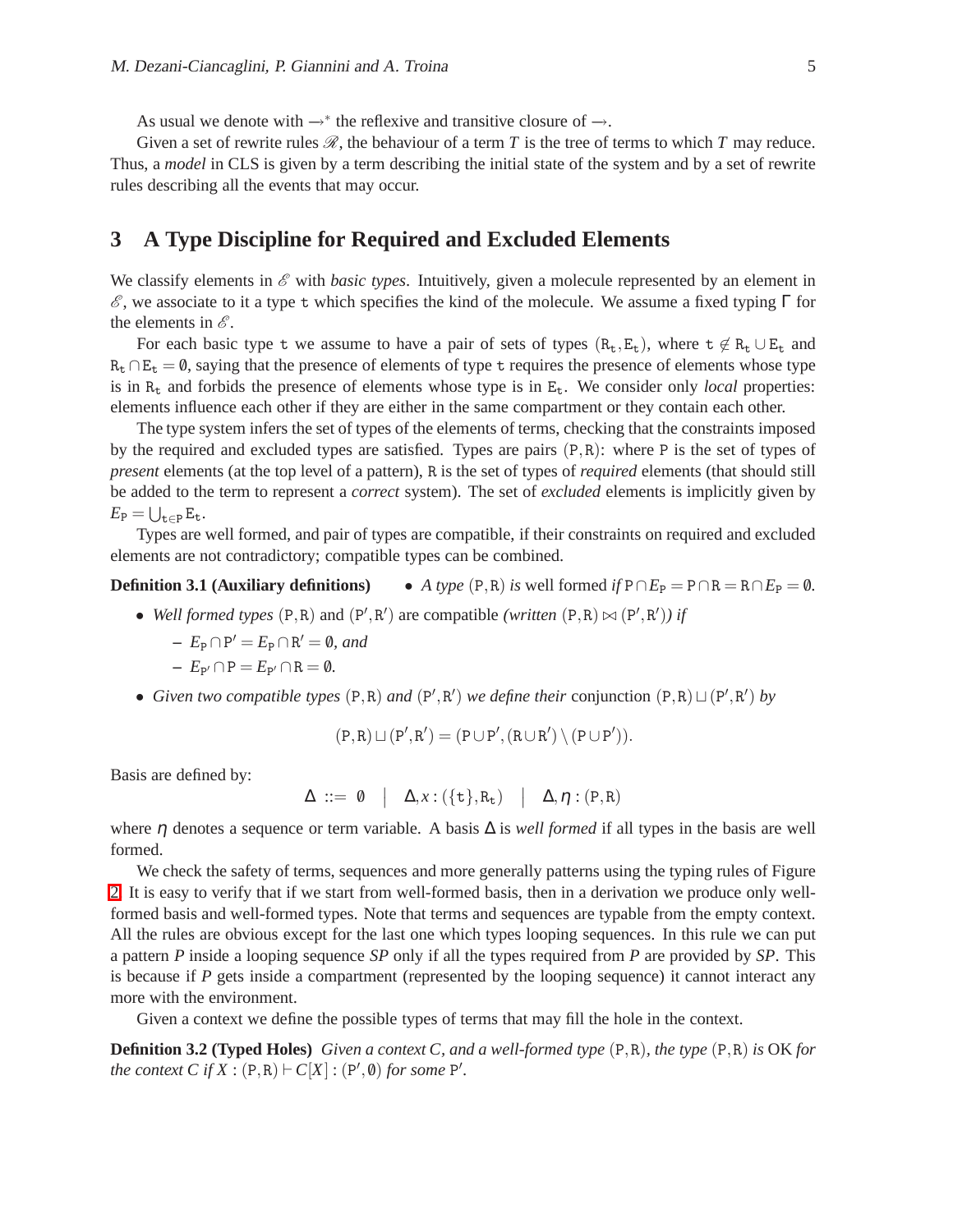$$
\Delta, \rho : (P, R) \vdash \rho : (P, R) \qquad \Delta \vdash \varepsilon : (\emptyset, \emptyset) \qquad \frac{a : t \in \Gamma}{\Delta \vdash a : (\{t\}, R_t)}
$$
\n
$$
\frac{\Delta \vdash SP : (P, R) \quad \Delta \vdash SP': (P', R') \quad (P, R) \bowtie (P', R')}{\Delta \vdash SP \cdot SP': (P, R) \sqcup (P', R')}
$$
\n
$$
\frac{\Delta \vdash P : (P, R) \quad \Delta \vdash P' : (P', R') \quad (P, R) \bowtie (P', R')}{\Delta \vdash P \mid P' : (P, R) \sqcup (P', R')}
$$
\n
$$
\frac{\Delta \vdash SP : (P, R) \quad \Delta \vdash P : (P', R') \quad (P, R) \bowtie (P', R') \quad \Delta \vdash SP : (P, R) \quad \Delta \vdash (SP)^L \mid P : (P, R \setminus P')}{\Delta \vdash (SP)^L \mid P : (P, R \setminus P')}
$$

<span id="page-5-0"></span>Figure 2: Typing rules for Present/Required/Excluded Elements

The above notion guarantees that filling a context with a term we obtain a correct system (whose type is well formed and whose requirements are completely satisfied). It is to this kind of terms that we are interested in applying reduction rules.

Note that there may be more than one type (P,R) such that (P,R) is OK for the context *C*.

We can classify reduction rules according to the types we can derive for the right hand sides of the rules.

**Definition 3.3** ( $\Delta$ **-**(P,R)**-Reduction Rules)** *A rule P*<sub>1</sub>  $\mapsto$  *P*<sub>2</sub> *is a*  $\Delta$ -(P,R)-reduction rule *if*  $\Delta$   $\vdash$  *P*<sub>2</sub> : (P,R)*.* 

An instantiation  $\sigma$  *agrees* with a basis  $\Delta$  (notation  $\sigma \in \Sigma_{\Delta}$ ) if  $\rho : (P, R) \in \Delta$  implies  $\vdash \sigma(\rho) : (P, R)$ .

We can safely apply a rule to a typed term only if the instances of the pattern on the right hand side of the rule has a type that is *OK* for the context. More formally:

**Definition 3.4 (Typed Semantics)** *Given a finite set of rewrite rules*  $\mathcal{R}$ *, the* typed semantics *of CLS* is *the least relation closed with respect to*  $\equiv$  *and satisfying the following rule:* 

<span id="page-5-1"></span>
$$
P_1 \mapsto P_2 \in \mathcal{R} \text{ is a } \Delta \text{-}(P,R)\text{-reduction rule} \qquad P_1 \sigma \not\equiv \varepsilon
$$
  

$$
\sigma \in \Sigma_{\Delta} \qquad C \in \mathcal{C} \qquad (P,R) \text{ is OK for } C
$$
  

$$
C[P_1 \sigma] \Longrightarrow C[P_2 \sigma]
$$

As expected, reduction preserves typing, in the sense that the obtained term is still typable, but the new type can have a different set of present elements, while the set of required elements is always empty. This choice makes possible typing creation and degradation of elements.

**Theorem 3.5** *If*  $\vdash T : (P, \emptyset)$  *and*  $T \Longrightarrow T'$ *, then*  $\vdash T' : (P', \emptyset)$  *for some*  $P'$ *.* 

We can infer the OK relation between types and contexts and which rules are  $\Delta$ -(P,R)-reduction rules by using the machinery of principal typing [\[17\]](#page-10-15). In this way we can decide the applicability of the reduction rules for the typed semantics. This is the content of the remaining part of this section.

We convene that for each variable  $x \in \mathcal{X}$  there is an *e-type variable*  $\varphi_x$  ranging over basic types, and for each variable  $\eta \in \mathcal{TV} \cup \mathcal{PV}$  there are two variables  $\phi_{\eta}$ ,  $\psi_{\eta}$  (called *p-type variable* and *r-type variable*) ranging over sets of basic types. Moreover we convene that Φ ranges over formal unions and differences of sets of basic types, e-type variables and p-type variables, and Ψ ranges over formal unions and differences of sets of basic types and r-type variables.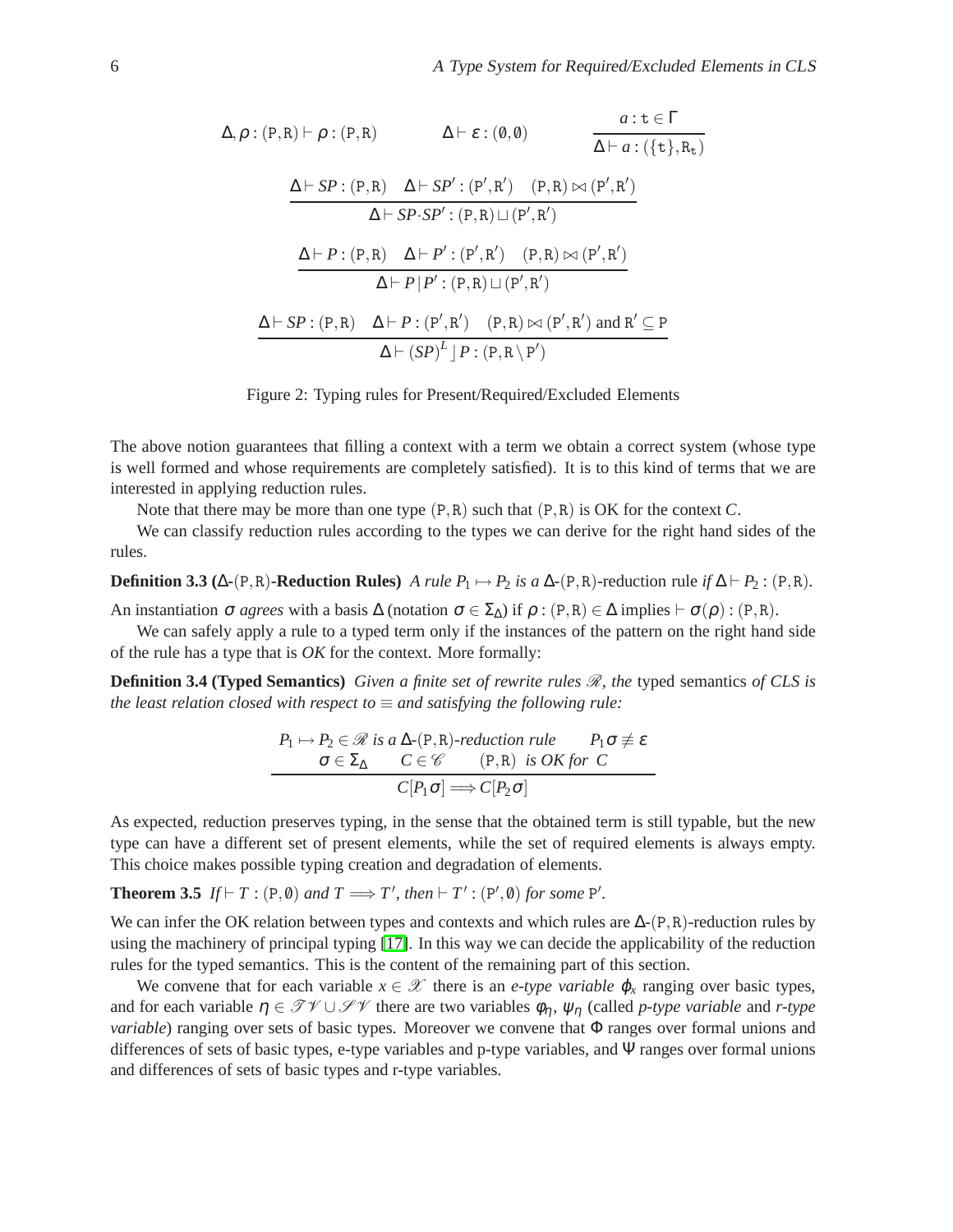$$
\vdash \varepsilon : \theta; (\theta, \theta); \theta \qquad \frac{a : t \in \Gamma}{\vdash a : \theta; (t, R_t); \theta} \qquad \vdash x : \{x : (\varphi_x, \Psi)\}; (\varphi_x, \Psi); \{\Psi = R_{\varphi_x}\}\n\n\vdash \eta : \{\eta : (\varphi_\eta, \psi_\eta)\}; (\varphi_\eta, \psi_\eta); \theta\n\n\vdash SP : \Theta; (\Phi, \Psi); \Xi \qquad \vdash SP' : \Theta'; (\Phi', \Psi'); \Xi'\n\n\vdash SP \cdot SP' : \Theta \cup \Theta'; (\Phi, \Psi) \sqcup (\Phi', \Psi'); \Xi \cup \Xi' \cup \{(\Phi, \Psi) \bowtie (\Phi', \Psi')\}\n\n\vdash P : \Theta; (\Phi, \Psi); \Xi \qquad \vdash P' : \Theta'; (\Phi', \Psi'); \Xi'\n\n\vdash P | P' : \Theta \cup \Theta'; (\Phi, \Psi) \sqcup (\Phi', \Psi'); \Xi \cup \Xi' \cup \{(\Phi, \Psi) \bowtie (\Phi', \Psi')\}\n\n\vdash SP : \Theta; (\Phi, \Psi); \Xi \qquad \vdash P : \Theta'; (\Phi', \Psi'); \Xi'\n\n\vdash (SP)^L | P : \Theta \cup \Theta'; (\Phi, \Psi \setminus \Phi'); \Xi \cup \Xi' \cup \{(\Phi, \Psi) \bowtie (\Phi', \Psi'), \Psi' \subseteq \Phi\}
$$

<span id="page-6-0"></span>

A *basis scheme* Θ is a mapping from atomic variables to their e-type variables, and from sequence and term variables to pairs of their p-type variables and r-type variables:

$$
\Theta \ ::= \ \emptyset \quad | \quad \Theta, x : \varphi_x \quad | \quad \Theta, \eta : (\phi_{\eta}, \psi_{\eta}).
$$

The rules for inferring principal typing use judgements of the shape:

$$
\vdash P : \Theta; (\Phi, \Psi); \Xi
$$

where  $\Theta$  is the *principal basis* in which *P* is well formed,  $(\Phi, \Psi)$  is the *principal type* of *P*, and  $\Xi$  is the set of constraints that should be satisfied. Figure [3](#page-6-0) gives these inference rules.

Soundness and completeness of our inference rules can be stated as usual. A *type mapping* maps etype variables to basic types, p-type variables and r-type variables to sets of basic types. A type mapping m *satisfies* a set of constraints  $\Xi$  if all constraints in m( $\Xi$ ) are satisfied.

**Theorem 3.6 (Soundness of Type Inference)** *If*  $\vdash P : \Theta$ ;  $(\Phi, \Psi)$ ;  $\Xi$  *and* m *is a type mapping which satisfies*  $\Xi$ *, then*  $m(\Theta) \vdash P : (m(\Phi), m(\Psi))$ *.* 

**Theorem 3.7 (Completeness of Type Inference)** *If*  $\Delta \vdash P : (P, R)$ *, then*  $\vdash P : \Theta$ ;  $(\Phi, \Psi)$ ;  $\Xi$  *for some*  $\Theta$ *,*  $(\Phi, \Psi)$ *,*  $\Xi$  *and there is a type mapping* m *that satisfies*  $\Xi$  *and such that*  $\Delta \supseteq m(\Theta)$ *,*  $P = m(\Phi)$ *,*  $R = m(\Psi)$ *.* 

We put now our inference rules at work in order to decide applicability of typed reduction rules. We first characterize by means of principal typing the OK relation and the classification of reduction rules.

Notably for deciding the OK relation it is not necessary to consider the whole context, but only the part of the context which influences the typing of the hole. The key observation is that the typing of a term inside two nested looping sequences does not depend on the typing of the terms outside the outermost looping sequence. We call *core of the context* that part. More formally:

**Definition 3.8** *The* core of the context *C* (notation core(*C*)) is defined by:

- $\operatorname{core}(C) = C$  *if*  $C \equiv \Box |T_1$  *or*  $C \equiv (S_1)^L | (\Box |T_1) | T_2;$
- $\text{core}(C_1[C_2]) = C_2$  *if*  $C_2 \equiv (S_2)^L \, \rfloor \, ((S_1)^L \, \rfloor \, (\square \, | T_1) \, | T_2)$ *.*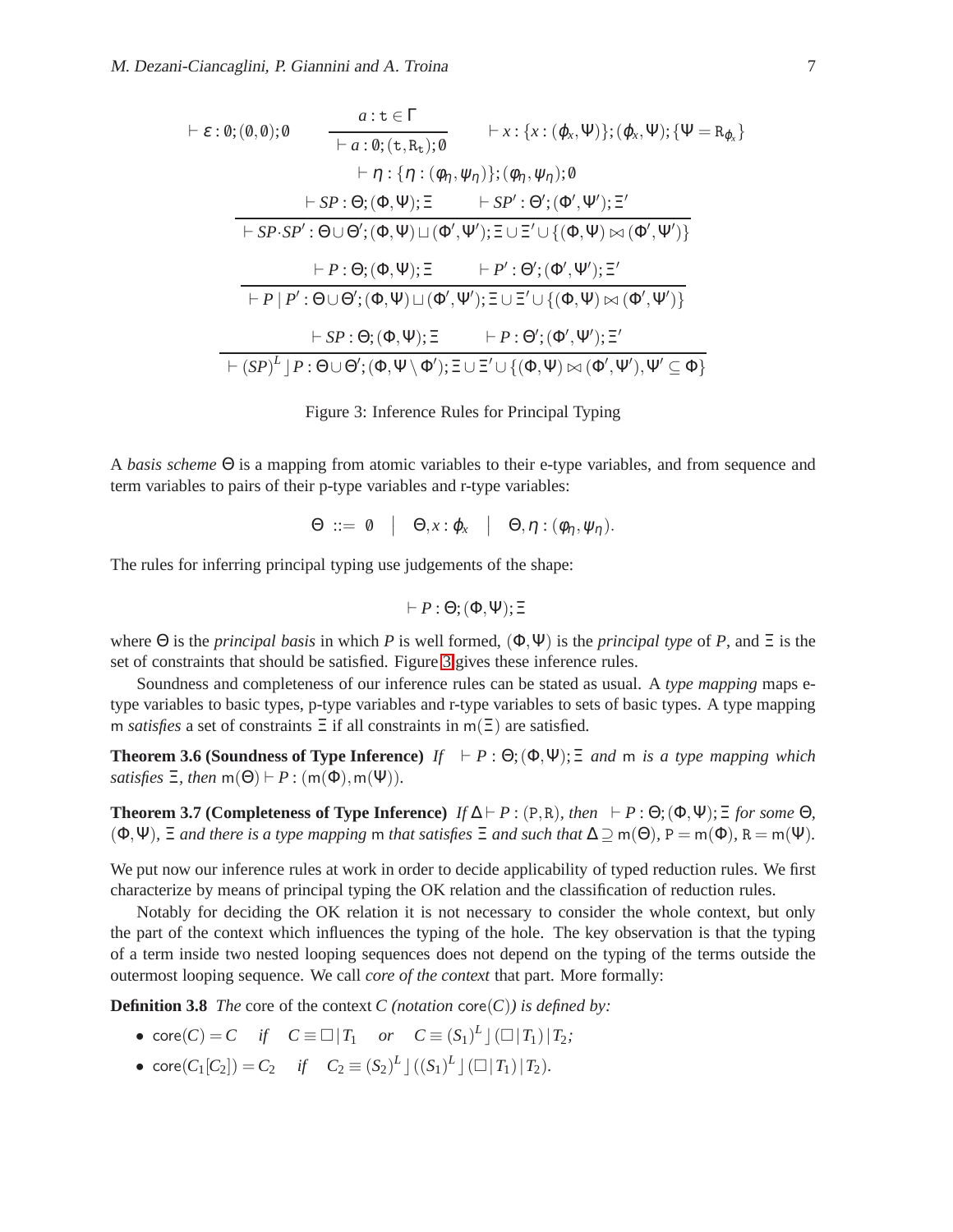Remark that core is always unambiguously defined, since every context can be split in an unique way into two contexts satisfying the given conditions.

**Lemma 3.9 (OK Relation)** *Let the context C be such that*  $\vdash C[T]$  : (P<sub>0</sub>, 0) *for some T*, P<sub>0</sub>*. A type* (P,R) *is OK for C if and only if the type mapping* m *defined by*

*1.*  $m(\phi_X) = P$ ,

*2.*  $m(\psi_X) = R$ ,

*satisfies the set of constraints*

 $\Xi \cup {\Psi = \emptyset} \mid \text{if } \phi_X \text{ or } \psi_X \text{ occurs in } \Psi$ ,

 $where \vdash core(C)[X] : \{X : (\phi_X, \psi_X)\};(\Phi, \Psi); \Xi.$ 

It is easy to check that if  $\text{core}(C) \equiv (S_2)^L \, \rfloor \, \left( (S_1)^L \, \rfloor \, \left( \square \, | \, T_1 \right) \, | \, T_2 \right)$ , and  $\vdash T_1 : (P_1, R_1), \vdash S_1 : (P_1', R_1'), \vdash T_2 :$  $(P_2, R_2)$ ,  $\vdash S_2 : (P'_2, R'_2)$ , then we get the following six constraints to verify:

- $\bullet$   $(\phi_X, \psi_X) \bowtie (\mathsf{P}_1, \mathsf{R}_1)$
- $(P'_1, R'_1) \bowtie ((\phi_X, \psi_X) \sqcup (P_1, R_1))$
- $\bullet$  (( $\psi_X \cup R_1$ ) \ ( $\phi_X \cup P_1$ )) ⊆ P'<sub>1</sub>
- $\bullet$   $(P'_1, R'_1 \setminus (\phi_X \cup P_1)) \bowtie (P_2, R_2)$
- **•**  $(P'_2, R'_2) \bowtie ((P'_1, R'_1 \setminus (\phi_X \cup P_1)) \sqcup (P_2, R_2))$
- $(((R'_1 \setminus (\phi_X \cup P_1)) \cup R_2) \setminus (P'_1 \cup P_2)) \subseteq P'_2$ .

The set of constraints simplifies when the core context is shorter.

**Lemma 3.10 (Classification of Reduction Rules)** *A rule P*<sub>1</sub>  $\mapsto$  *P*<sub>2</sub> *is a*  $\Delta$ -(P,R)*-reduction rule if and only if the type mapping* m *defined by*

$$
I. \, m(\varphi_x) = t \text{ if } \Delta(x) = (\{t\}, R_t),
$$

2. 
$$
m(\phi_{\eta}) = P' \text{ if } \Delta(\eta) = (P', R'),
$$

3. 
$$
m(\psi_{\eta}) = R' \text{ if } \Delta(\eta) = (P', R'),
$$

*satisfies the set of constraints*  $\Xi \cup {\Phi = P, \Psi = R}$ *, where*  $\vdash P_2 : \Theta; (\Phi, \Psi); \Xi$ *.* 

The above two lemmas, whose proof from the given definitions is easy, imply the following theorem which gives the desired result.

#### **Theorem 3.11 (Applicability of Reduction Rules)** *Let*

$$
\vdash P_2 : \Theta; (\Phi, \Psi); \Xi \text{ and } \vdash \text{core}(C)[X] : \{X : (\phi_X, \psi_X)\}; (\Phi', \Psi'); \Xi'.
$$

*Then the rule P*<sub>1</sub>  $\mapsto$  *P*<sub>2</sub> *can be applied to the term C*[*P*<sub>1</sub> $\sigma$ ] *such that*  $\vdash$  *C*[*P*<sub>1</sub> $\sigma$ ] : (P, 0) *for some* P *if and only if the type mapping* m *defined by*

- *1.*  $m(\varphi_x) = t$  *if*  $\sigma(x) : t \in \Gamma$ ,
- 2.  $m(\phi_{\eta}) = P'$  *if*  $\vdash \sigma(\eta) : (P', R'),$
- *3.*  $m(\psi_{\eta}) = R' \text{ if } \vdash \sigma(\eta) : (P', R'),$

*satisfies the set of constraints*  $\Xi \cup \Xi' \cup \{\Phi = \phi_X, \Psi = \psi_X\} \cup \{\Psi' = \emptyset \mid \text{if } \phi_X \text{ or } \psi_X \text{ occurs in } \Psi'\}.$ 

Note that - after fixing the reduction rules - the sets of constraints for typing the r.h.s. of these rules can be evaluated once for all. Instead, the sets of constraints for typing the core contexts need to be evaluated at every application of a reduction rule. Luckily these sets of constraints includes at most six constraints. The mapping m is immediate from the derivation of a type for  $P_1\sigma$ . Finally, the checking that m satisfies a set of constraints requires only some substitutions.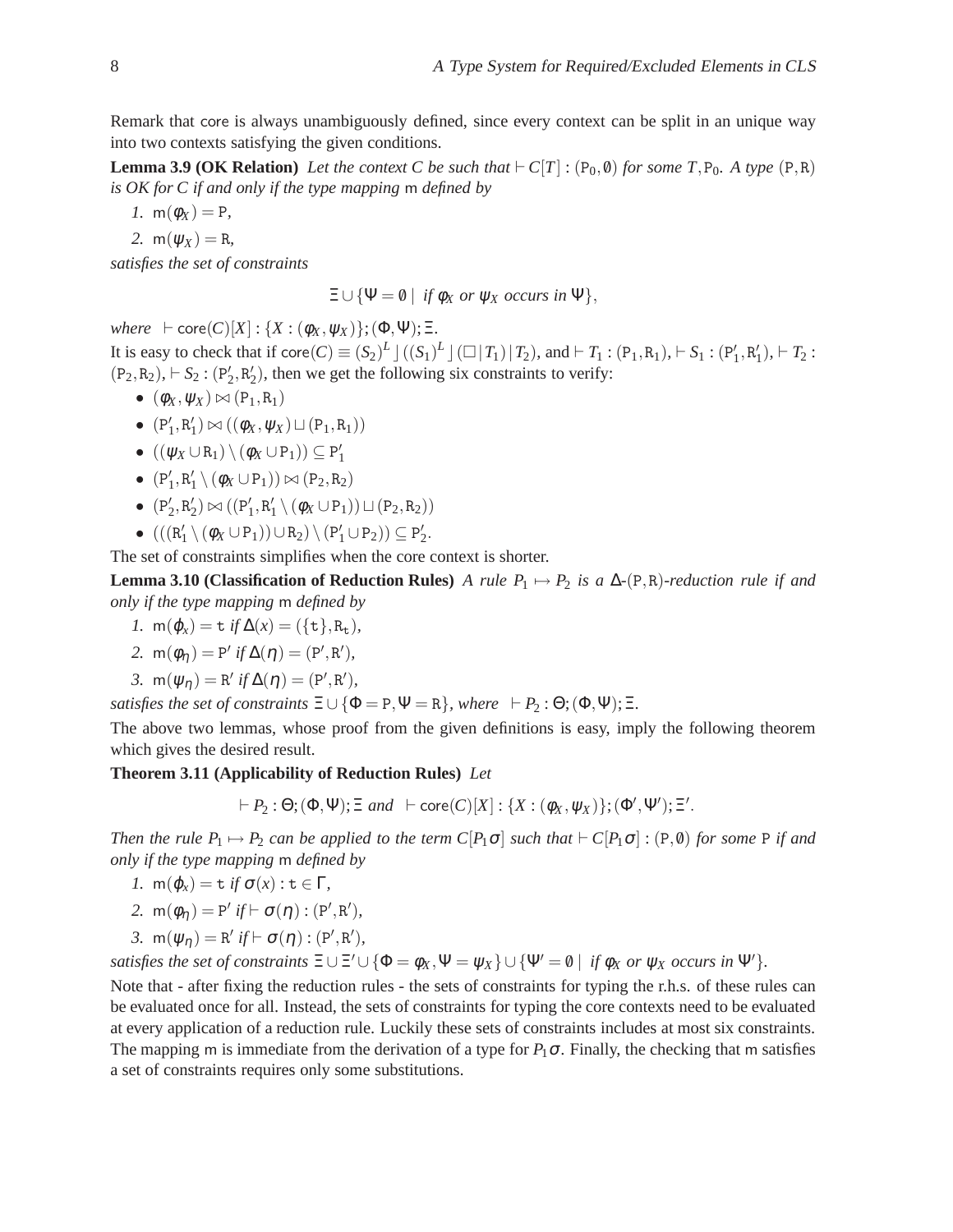#### **4 Examples**

We start showing the properties of our type system by modelling an example of two molecules repelling each other. As we have seen, one might model repellency in our framework via the set  $E_t$ .

Namely, if molecule *a*, of basic type **t**, is a repellent for molecule *b*, of basic type **t**' (and viceversa), we will have that  $E_t = \{t'\}$  and  $E_{t'} = \{t\}$ . Note that this does not mean that *a* and *b* cannot be present in the same term, actually they should just be contained in two different compartments. In fact, the term

$$
T = a \mid (m)^L \mid b
$$

with *m* of basic type  $t''$ , where  $E_{t''} = \emptyset$  and  $R_t = R_{t'} = R_{t''} = \emptyset$ , is typed by the pair  $(\{t, t''\}, \emptyset)$  by the following derivation, where  $\Gamma = \{a : \tau, b : \tau', m : \tau''\}$ :

$$
\frac{a:\mathbf{t}\in\Gamma}{\vdash a:(\{\mathbf{t}\},\mathbf{0})} \qquad \frac{m:\mathbf{t}''\in\Gamma}{\vdash m:(\{\mathbf{t}''\},\mathbf{0})} \qquad \frac{b:\mathbf{t}'\in\Gamma}{\vdash b:(\{\mathbf{t}'\},\mathbf{0})} \qquad (\{\mathbf{t}''\},\mathbf{0})\bowtie(\{\mathbf{t}'\},\mathbf{0})}{\vdash (m)^L \rfloor b:(\{\mathbf{t}''\},\mathbf{0})} \qquad (\{\mathbf{t}''\},\mathbf{0})\bowtie(\{\mathbf{t}\},\mathbf{0})
$$

As we can see the term is well typed, since *a* and *b* are in two different compartments. The element *m* could also be replaced by any sequence whose (well formed) type is  $(P, R)$  where  $(P, R) \bowtie (\{t'\}, \emptyset)$  and  $(P,R) \bowtie (\{t\}, \emptyset)$ , that is P∩ $\{t, t'\} = \emptyset$  and R∩ $\{t, t'\} = \emptyset$ . Moreover, if the term is at top level, then R should be  $\emptyset$ .

Consider now the rule

$$
R_1: (\widetilde{x})^L \, \rfloor \, (X \, | \, b) \mapsto b \, | \, (\widetilde{x})^L \, \rfloor \, X
$$

which moves the element *b* outside the compartment. Such a rule could not be executed in *T* cause it will result in the term  $a|b|(m)^L \leq \epsilon$ , which could not be typed since  $(\{\texttt{t}, \texttt{t}', \texttt{t}'\}, \emptyset)$  is not well formed. The rule could not be fired cause, following Definition [3.4,](#page-5-1)  $P_1 = (\tilde{x})^L \perp (X | b), P_2 = b \mid (\tilde{x})^L \perp X, \sigma(\tilde{x}) = m$ ,  $\sigma(X) = \varepsilon$  and  $C = a | \Box$ . Now, while  $C[P_1 \sigma]$  is well typed, the same does not hold for  $C[P_2 \sigma]$ .

This does not mean the rule  $R_1$  could never be fired. In fact, if we consider the term

$$
T' = a | (m)^L | b | (m)^L | \varepsilon
$$

and we add the rule

$$
R_2: a | (\widetilde{x})^L | X \mapsto (\widetilde{x})^L | (a | X)
$$

we still have that rule  $R_1$  could not be fired on  $T'$  (same reasons as before), and we can neither execute the rule  $R_2$  moving the *a* in the compartment containing *b* (in this case:  $C = (m)^L | \varepsilon | \square, P_2 = (\tilde{x})^L | (a | X)$ with  $\sigma(\tilde{x}) = m$  and  $\sigma(X) = b$ , thus  $P_2\sigma$  could not be typed). We can, however, apply rule  $R_2$ , moving *a* into the empty compartment. Namely, for  $C = (m)^L \left[ b \right] \square, P_1 = a \left[ (\tilde{x})^L \right] X, P_2 = (\tilde{x})^L \left[ (a \mid X) \right]$  with  $\sigma(\tilde{x}) = m$  and  $\sigma(X) = \varepsilon$ , we have  $T' \equiv C[P_1\sigma]$  with type  $(\{\tau, \tau''\}, \emptyset)$  and  $T'' = C[P_2\sigma] = (m)^L \lceil a \rceil (m)^L \lceil b \rceil$ with type  $(\{\mathbf{t}^{\prime\prime}\}, \emptyset)$  - both  $C[P_1\sigma]$  and  $C[P_2\sigma]$  are well typed. Now, from  $T''$  we can finally apply rule  $R_1$ , bringing *b* outside the compartment. The context of the rule application will be  $C = (m)^L |a| \Box$  and the patterns  $P_1 = (\tilde{x})^L \rvert (X \rvert b), P_2 = b \rvert (\tilde{x})^L \rvert X$  where  $\sigma(\tilde{x}) = m$  and  $\sigma(X) = \varepsilon$ . Both  $C[P_1 \sigma]$  and  $C[P_2 \sigma]$  are well typed and the resulting term will be

$$
T''' = b \mid (m)^L \mid a \mid (m)^L \mid \varepsilon.
$$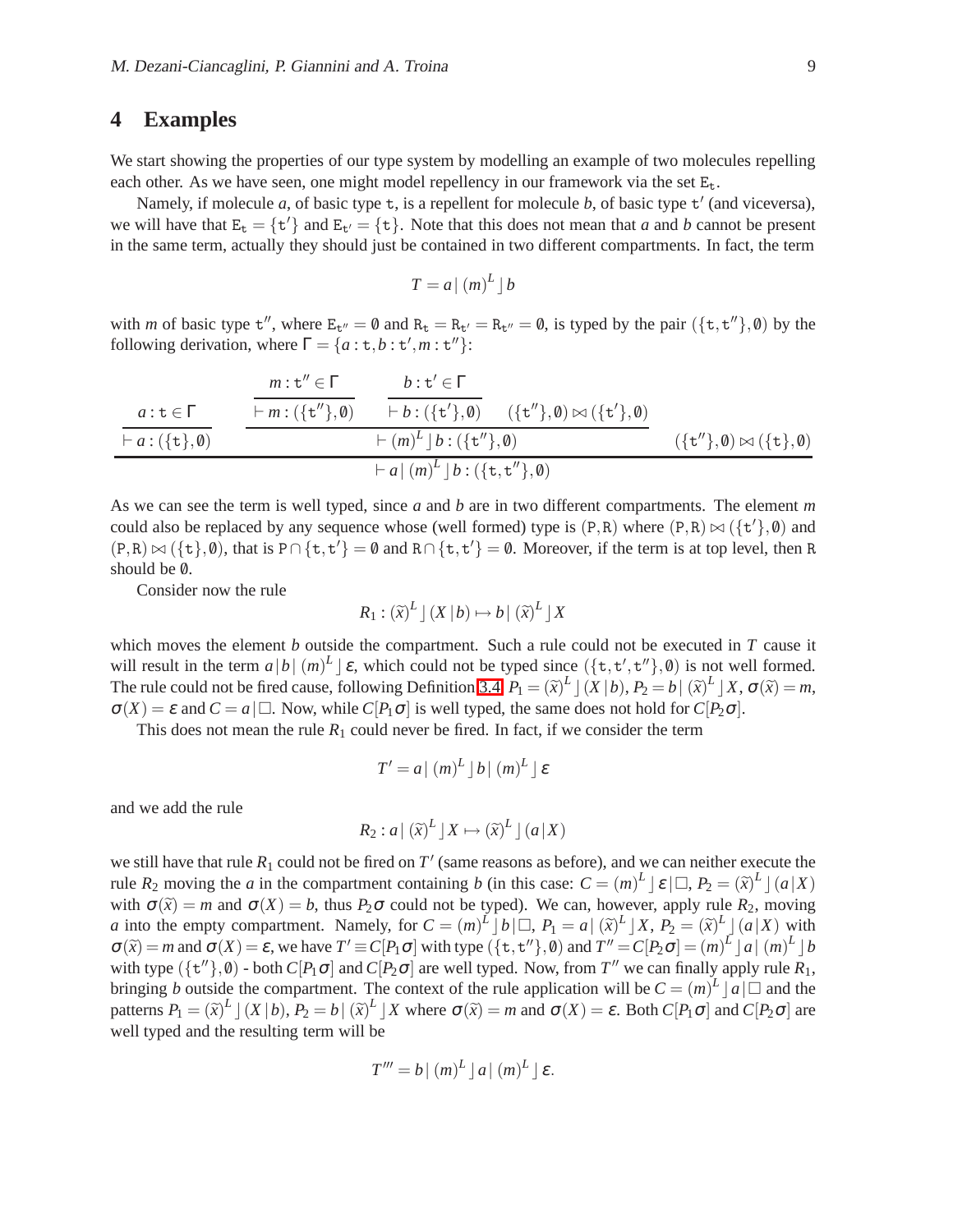We now show an application for the set of required elements in our typing system. The idea is to model the absorption of a given compound *c* by a cell. The absorption is promoted by a receptor *r* which should be present in the surface of the cell. We can model the effect of the absorption by using a different symbol (thus a different type) for the compound when it enters the cell, namely *c* ′ . The basic types of *c*, *r* and *c*<sup>'</sup> are, respectively, t, t' and t''. We also assume that  $E_t = E_{t'} = E_{t''} = R_t = R_{t'} = \emptyset$ . The requirement for  $t''$  (modelling the type of the compound inside a cell) should be, instead, the presence of the receptor on the membrane surface. We can model this condition with the set  $R_t = \{t'\}$ . Thus, with these basic types, we can model the rule for the absorption of the protein as:

$$
R: c \mid (\widetilde{x})^L \rfloor X \mapsto (\widetilde{x})^L \rfloor (X \mid c')
$$

without imposing explicitly the presence of the receptors on the patterns of the rule.

Actually, our type system guarantees that such a rule could not be applied to the term  $c \mid (m)^L \mid \varepsilon$ , while it could be applied to the term  $c \mid (m \cdot r)^L \mid \varepsilon$ .

In a sense, the role of the promoter (the receptor) is modelled intrinsically on the type of the compound brought inside the cell; its properties become transparent for the rewrite rules and controlled by the type system.

## **5 Conclusions**

This paper is a first step toward the application of typing to the safety of system transformations which model biological phenomena. We focused on disciplines deriving by the requirement/exclusion of certain elements, and used the type system to describe how repellency could be modelled. We would like to underline that in nature it is not easy to find elements which completely exclude or require other elements. Our abstraction, however allows us to deal with a simple qualitative model, and to observe some basic properties of biological systems. A more detailed analysis, could also deal with quantities. In this case, typing is useful in modelling quantitative aspects of CLS semantics on the line of [\[4\]](#page-10-16). In particular, in [\[10\]](#page-10-17), we show how types can be used to model repellency also by quantitative means, that is slowing down undesired interactions.

As a future work, we plan to investigate type disciplines assuring different properties for CLS and to apply this approach to other calculi for describing evolution of biological systems, in particular to P systems.

An interesting application of this model may also abstract from biological phenomena. In a sense, the composition of a context *C* with a term *T* which satisfies *C* may represent the agreement on a *contract* between *C* and *T*. Namely, if *C* satisfies  $(P, R)$  and *T* has type  $(P, R)$ , then *T* offers to *C*, via the elements in P, everything that is *required* by *C*, viceversa, *C* has to satisfy *T*'s request R; modelling, in a sense, the fact that *C* and *T* mutually agree with each other.

Finally, modelling biological phenomena in CLS, especially for biologists, could be made more intuitive with the use of a graphical interface, that would check most of the syntactical details, so that the modeller could focus on the conceptual aspects of the formalization.

**Acknowledgements.** We thank the referees for their helpful comments. The final version of the paper improved due to their suggestions.